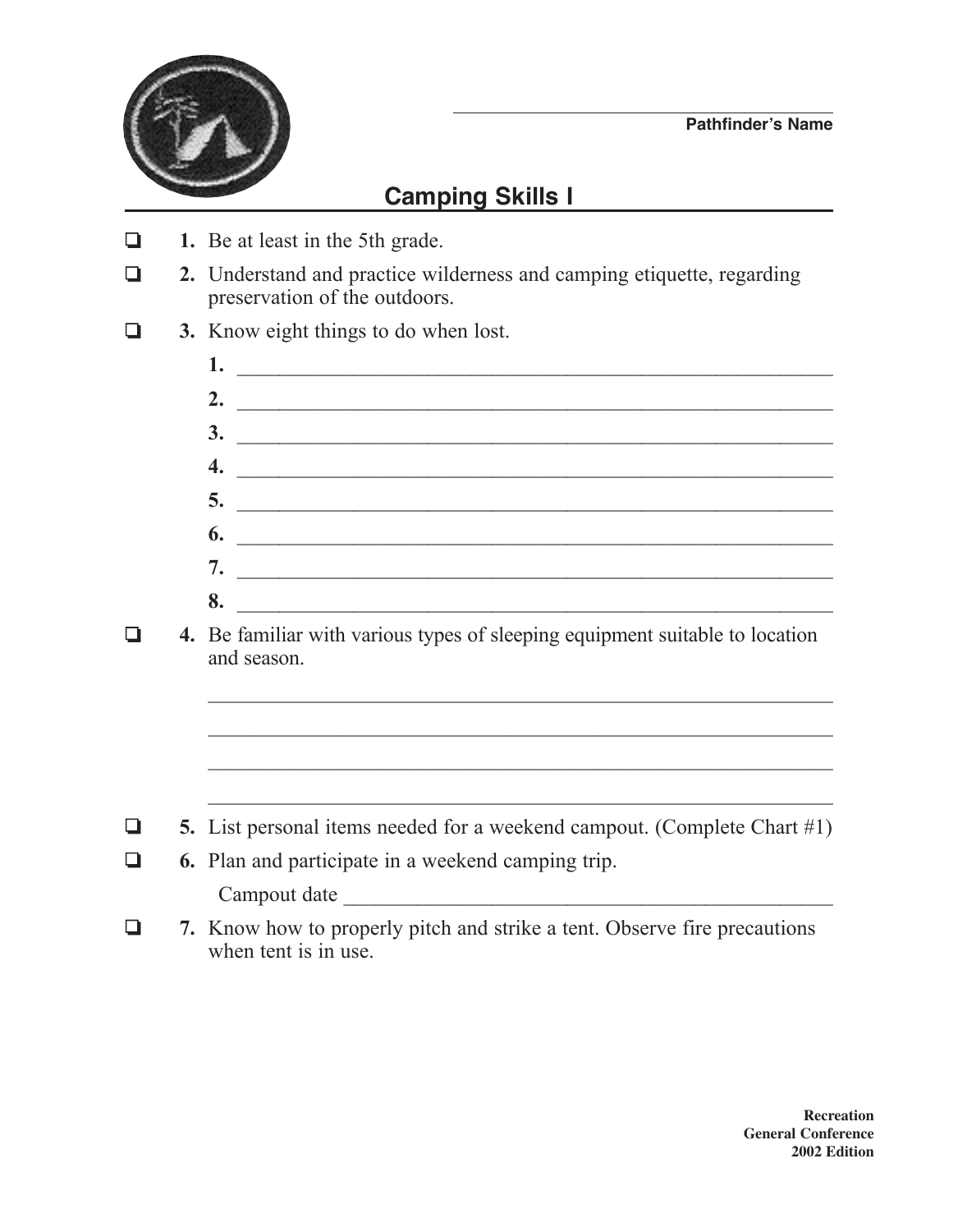|  |     | 8. Know and practice the proper principles for camp sanitation for both<br>primitive and established campsites. |  |  |
|--|-----|-----------------------------------------------------------------------------------------------------------------|--|--|
|  |     |                                                                                                                 |  |  |
|  |     |                                                                                                                 |  |  |
|  |     |                                                                                                                 |  |  |
|  |     |                                                                                                                 |  |  |
|  |     |                                                                                                                 |  |  |
|  |     | 9. Properly use the knife and hatchet. Know ten safety rules for their use.                                     |  |  |
|  |     |                                                                                                                 |  |  |
|  |     |                                                                                                                 |  |  |
|  |     | $\frac{3}{2}$                                                                                                   |  |  |
|  |     | $\overline{4.}$                                                                                                 |  |  |
|  |     | $\overline{\phantom{a}}$                                                                                        |  |  |
|  |     | $\overline{\phantom{a}}$ 6.                                                                                     |  |  |
|  |     |                                                                                                                 |  |  |
|  |     | 8.                                                                                                              |  |  |
|  |     | 9.                                                                                                              |  |  |
|  |     | 10.                                                                                                             |  |  |
|  | 10. | Fires:                                                                                                          |  |  |
|  |     | Demonstrate ability to choose and prepare a fire site.<br>a.                                                    |  |  |
|  |     | Know fire safety precautions.<br>$b$ .                                                                          |  |  |
|  |     |                                                                                                                 |  |  |
|  |     |                                                                                                                 |  |  |
|  |     |                                                                                                                 |  |  |
|  |     |                                                                                                                 |  |  |
|  |     |                                                                                                                 |  |  |

**Camping Skills I** 2002 Edition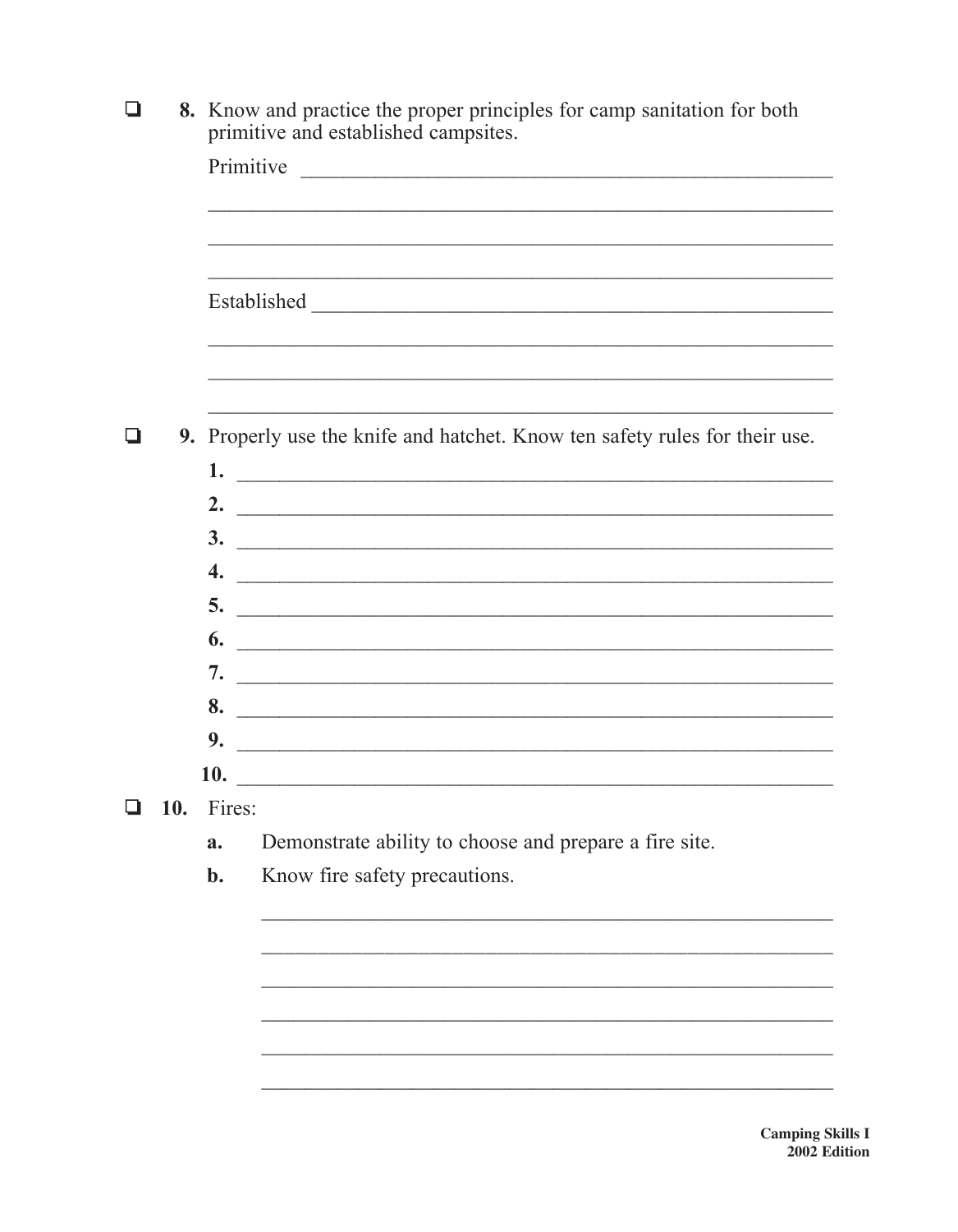|        |            | c.                                                                                                                                         | Know how to properly strike a match.                                                                   |  |  |
|--------|------------|--------------------------------------------------------------------------------------------------------------------------------------------|--------------------------------------------------------------------------------------------------------|--|--|
|        |            | d.                                                                                                                                         | Practice building a fire with the use of one match, using only natural<br>materials.<br>Materials used |  |  |
|        |            | e.                                                                                                                                         | Demonstrate how to protect firewood in wet weather.                                                    |  |  |
|        | 11.        |                                                                                                                                            | Bake bread on a stick.                                                                                 |  |  |
|        | 12.        | Describe the proper procedures for washing and keeping clean the<br>cooking and eating utensils.                                           |                                                                                                        |  |  |
|        | 13.        |                                                                                                                                            | Describe sleeping wear and how to stay warm at night.                                                  |  |  |
|        |            |                                                                                                                                            |                                                                                                        |  |  |
| $\Box$ | 14.        | Draw a spiritual object lesson from nature on your camping trip.<br>Lesson<br><u> 1980 - Jan Barnett, margaret eta idazlear (h. 1980).</u> |                                                                                                        |  |  |
|        | <b>15.</b> | prints."                                                                                                                                   | Explain and practice the motto: "Take only pictures and leave only foot                                |  |  |
|        |            |                                                                                                                                            |                                                                                                        |  |  |
|        |            |                                                                                                                                            |                                                                                                        |  |  |